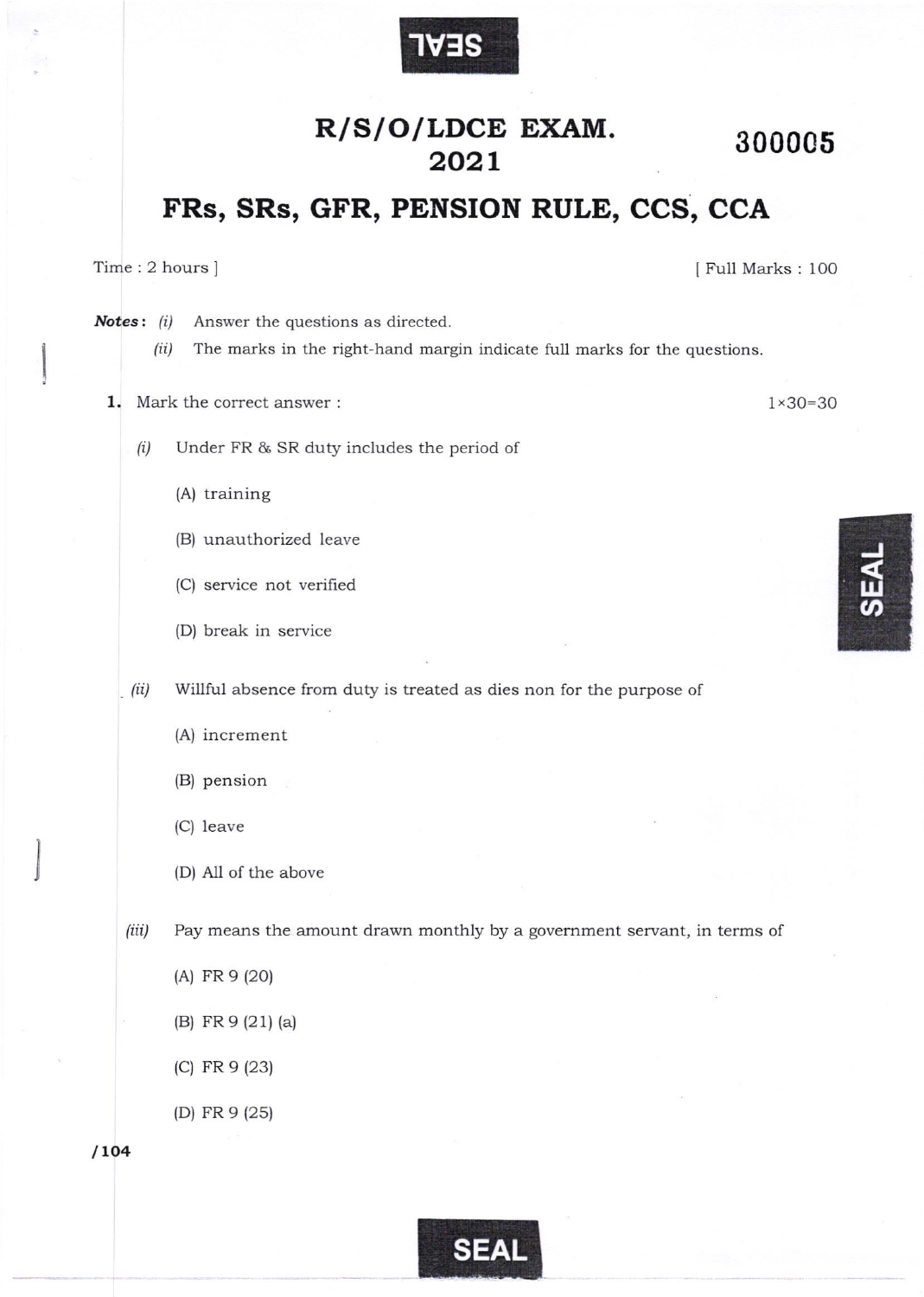$(iv)$  Part A of the Schedule to the CCS (Revised Pay) Rules, 2016, specifies

- (A) the revised pay scales
- (B) the revised pay bands and grade pays
- (C) the pay matrix
- (D) None of the above
- $(v)$  As per Rule 10 of CCS (Revised Pay) Rules, 2016, there shall be two dates for grant of increment, namely
	- (A) lst January and 1st July of every year
	- (B) lst March and 1st September of every year
	- (C) 1st April and 1st October of every year
	- (D) None of the above
- $(vi)$  Under the Revised Pay structure, the minimum basic pay and the maximum basic pay are
	- (A) ₹18,000 and ₹2,25,000
	- (B) ₹25,500 and ₹2,25,000
	- (C) < 18,OOO and { 2,50,000
	- (D) None of the above
- $(vii)$  Average emoluments means the average of emoluments drawn by the employee during
	- (A) the last 3 months of his service
	- (B) the last 3 years of his service
	- (C) the last 10 months of his service
	- (D) the last 12 months of his service

## $R/S/O/LDCE/EXAMPLEXAM. 2021/104$  2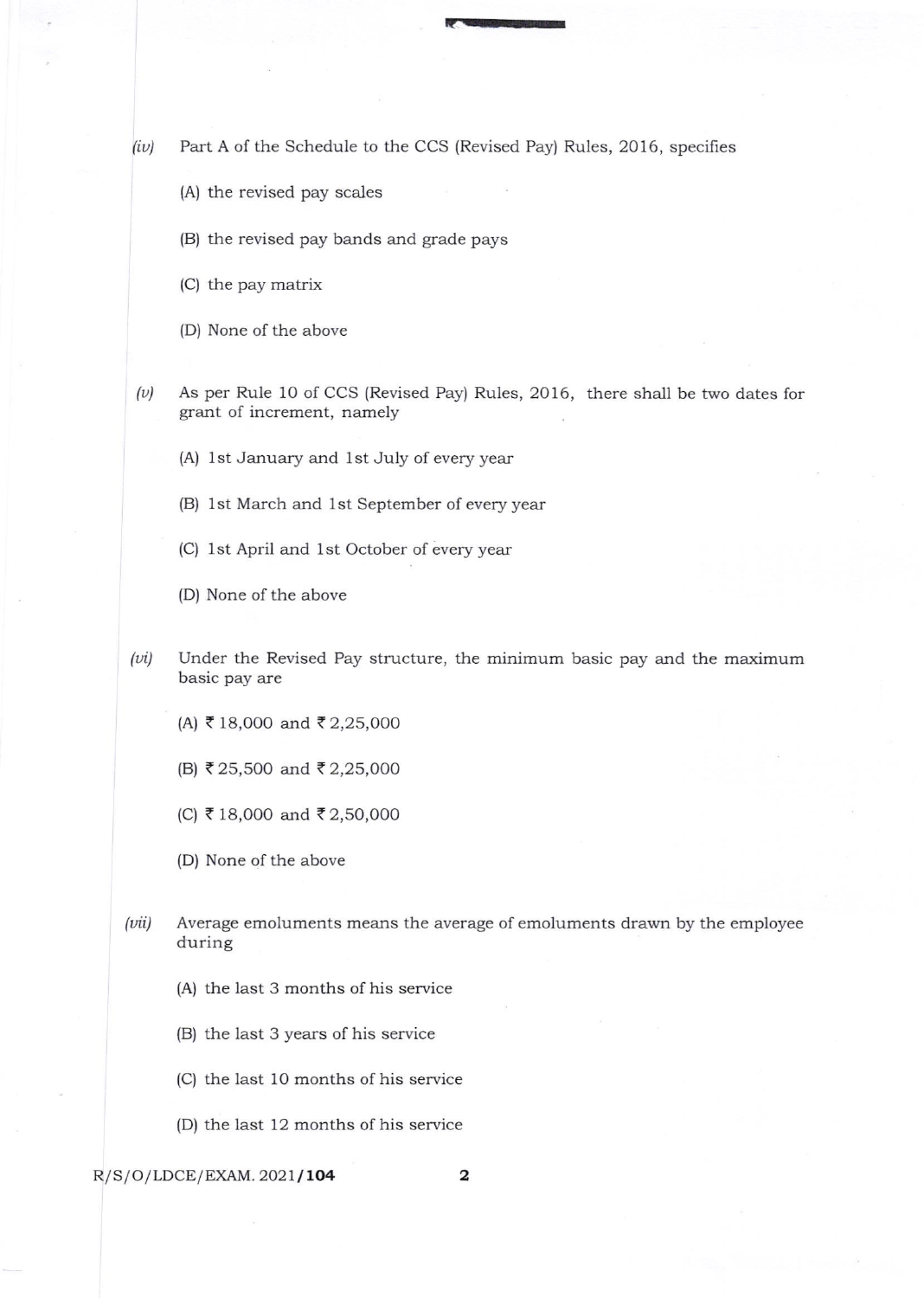(*viii*) Service Book is to be shown to the concerned employee in

(A) every month

(B) every six months

(C) every year

(D) every three years

 $(ix)$  The General Financial Rules, 2017, came into force w.e.f.

- (A) 01. 01. 2017
- (B) 01.04.2017
- (c) 08. 03. 2017
- (D) 01.07.2017

 $(x)$  An expenditure which is incurred at periodic intervals is a

(A) revenue expenditure

(B) recurring expenditure

- (C) non recurring expenditure
- (D) capital expenditure

 $(xi)$  As per Rule 7 of GFR 2017, all moneys received by or on behalf of the Government, should be brought into Government Account

- (A) on the same day
- (B) by the next date

(C) within 7 days

{D) without delay

## $R/S/O/LDCE/EXAMPLEXAM.2021/104$  3

lP.r.o.

i I I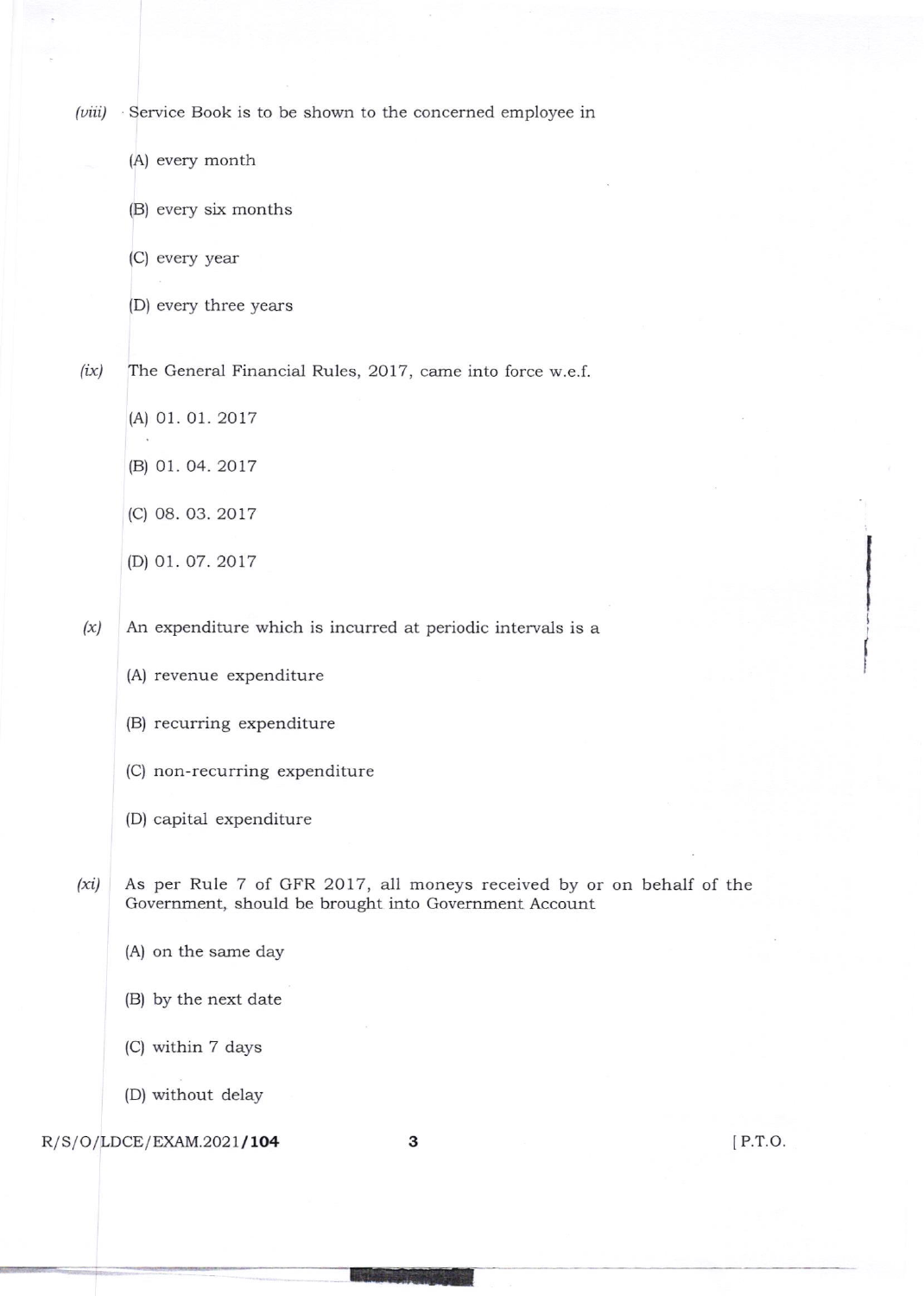$(xii)$  All order conveying sanctions to expenditure of a definite amount are required to be expressed in

--

(A) figures

(B) words

- (C) Either (A) or (B)
- (D) Both (A) and (B)

(xiit) A sanction for any fresh charge shall, unless it is specifically renewed, lapsed if no payment in whole or in part has been made during a period of semple on the date of issue of such sanction.

- (A) I month
- (B) 3 months
- (C) 12 months
- (D) 18 months
- $(xiv)$  All losses due to suspected fire, theft, fraud etc., shall be reported to the police for investigation, if the amount of loss exceeds
	- $(A)$  ₹ 10,000
	- (B) < 2s,0oo
	- $(C)$  ₹ 50,000
	- (D) { 1,OO,OOO
- $(xv)$  A report of transfer of charge by a Gazetted Government servant shall be prepared in
	- (A) Form GFR 14
	- (B) Form GFR 15
	- (C) Form GFR 16
	- (D) Form GFR 16A

 $R/S/O/LDCE/EXAMPLEXAM. 2021/104$  4